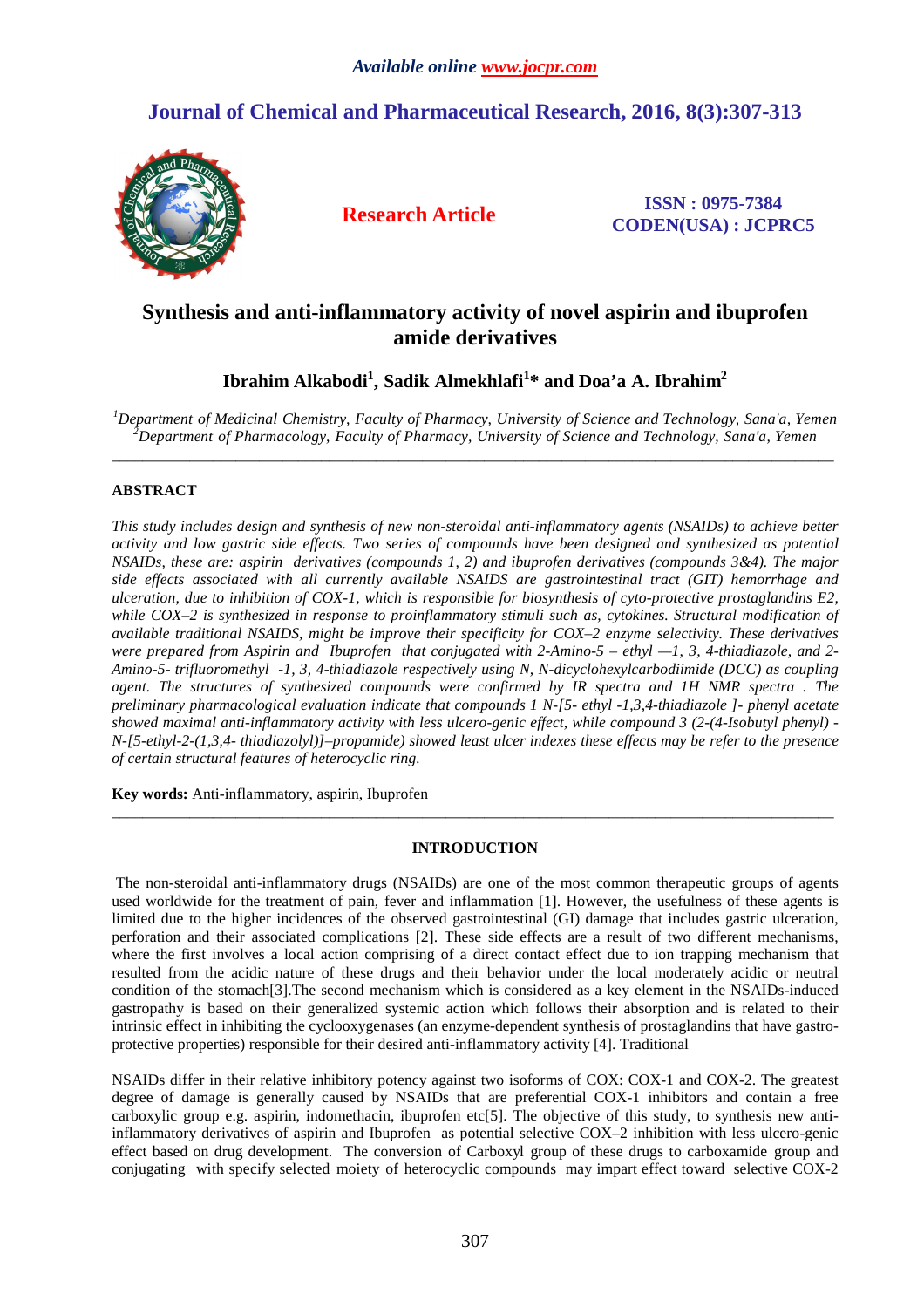inhibitors with lower side effects, because these conjugates will make Aspirin and ibuprofen are similar that of isosteric functional group of previous Coxibs and its derivatives with selective COX-2 inhibitors.

\_\_\_\_\_\_\_\_\_\_\_\_\_\_\_\_\_\_\_\_\_\_\_\_\_\_\_\_\_\_\_\_\_\_\_\_\_\_\_\_\_\_\_\_\_\_\_\_\_\_\_\_\_\_\_\_\_\_\_\_\_\_\_\_\_\_\_\_\_\_\_\_\_\_\_\_\_\_

#### **EXPERIMENTAL SECTION**

#### **1.1 Chemicals:**

Aspirin crystalline powder, Ibuprofen fine powder and Diclofenac Sodium crystalline powder it were purchased from ModernYemeniPharma.Co.2-Amino-5-(trifluoromethyl) 1,3,4thiadiazole ; 2-Amino-5-ethyl-1,3,4-thiadiazole and N,N Dicyclohexylcarbodimide (DCC)were purchased Apollo scientific chemicals U.K.; all others chemicals are analytical grades.

#### **1.2 Equipment:**

Melting points were determined by using a calibrated STUART SMP11 (U.K.) melting apparatus. IR spectra were recorded using FT-I.R. PerkinElmer spectrometers (USA). and were performed in the Center of

Research and Pharmaceutical Studies(CRPS) University of Science and Technology, Yemen.( <sup>1</sup>H–NMR) spectra were carried out on, JEOL500 MHz spectrometer (USA), using tetramethylsilane as the internal reference and were performed in the National Research Center(NRC), Cairo, Egypt. The progression of reaction was checked with TLC Kiesel gel GF254 (type 60)to make sure the completion of reaction.

### **1.3 Chemistry Synthesis:**

#### **Aspirin anhydride (1):**

Aspirin,(10g,55.5mmol)was dissolved in 150 ml methylenechloride and dicyclohexylcarbodimide (DCC) (5.72 g, 27.7 mmol) was added. The reaction mixture was continuously stirred at room temperature for 3 hrs. A white precipitate of dicyclohexylurea was formed and removed by filtration. The solvent was evaporated under vacuum, and an oily product was formed to yield the desired anhydride (92% yields)[6].

#### **N-[5- ethyl -1,3,4-thiadiazole ]- phenyl acetate (1)**

Compound (A) (2,5g, 7.3 mmol) , 2-amino-5-ethyl -1,3,4-thiadiazole (0.94g,6.35 mmol ), zinc dust (0.0075 g), glacial acetic acid (0.7 ml, 12.241 mmol) and dioxane (30 ml) are placed in 100 ml round bottom flask, equipped with reflux condenser, and boiling stones were added. The reaction mixture was refluxed for about 3 hr. with continuous stirring. The solvent was evaporated under vacuum; the residue was dissolved in ethyl acetate, then washed with NaHCO3 (10%, 3X) , HCL (IN, 3X ) and 3 times with distilled water, and filtered over anhydrous sodium sulphate. The filtrate was evaporated and the recrystallization was carried out by re dissolved the residue in ethyl acetate and filtered. and kept in cold place over-night [7]. Then the mixture was filtered and the precipitate was collected to give compound (1) as white needle crystal (26% yield) M.p. 122- 124°C, Rf = 0.31, IR (KBr, cm<sup>-1</sup>): 3159 (NH, amide), 3037 (CH, ArH), 1743(C= O, ester), (2928,2850 st.vib. of C-H ,ester) 1690 (C=O, amide), 1600,1576, 1436 (Ar.).  $^1$ H–NMR(DMSO.d6)  $\delta$  pmm : 2.6 (s,3H,-CH3 of OC=O-CH3),7.96(s, 1H, CONH,H exchangeable with D2O), 6.93- 7.19 (m,4H of Ar.H Acetate), 1.19 ( t,3H,- CH3 of ethyl-thiazole ), 2,90 ( q, 2H , -CH2 of ethyl-thiazole).

### **N-[5-tri fluoro methyl-1,3,4-thiadiazole) phenyl acetate (2)**

Compound (A) (2,5g, 7.3 mmol) , 2-amino-5-(trifluormethyl )-1,3,4- thiadiazole (1.23g.6.33 mmol), zinc dust (0.0075 g), glacial acetic acid (0.7 ml, 12.241 mmol) and dioxane (30 ml) are placed in 100 ml round bottom flask, were prepared as previously described in (1) to liberate compound(2) as white cotton crystals (38% yield). Mp. 136- 138° C, Rf = 0.42, IR (KBr, cm-1): 3308 (NH, amide), 3030 (CH, ArH), 1721 (C= O, ester) 1640 (C=O, amide), 1640, 1520, 1451, (Ar),(2928,2850st.vib. of C-H ,ester). 1H–NMR(DMSO.d6) δ pmm : 2.81 (s,3H ,-CH3of OC=O-CH3),8.05(s, 1H, CONH,H exchangeable with D2O), 7.11-7.59 (m,4H of Ar.H Acetate).

#### **Ibuprofen anhydride (b)**

Ibuprofen(3.52g,17.11mmol)wasdissolvedin50mlmethylenechlorideanddicyclohexylcarbodimide (DCC) (1.76 g, 8.56 mmol) was added. The reaction mixture was continuously stirred at room temperature for 3hra,than Awhite precipitate of dicyclohexylurea was formed and removed by filtration. The solvent was evaporated under vacuum , and semisolid product was obtained to yield Ibuprofen Anhydride know as intermediate compound (B).

### **2-(4-Isobutyl phenyl) - N-[5-ethyl -2- (1, 3, 4- thiadiazolyl)]–propamide (3)**

Compound (B) (2.5g., 6.116 mmol) , 2-Amino-5-ethyl-1,3,4-thiadiazole (0.94g. 6.116 mmol), zinc dust(0.006 g), glacial acetic acid (0.7 ml, 12.241 mmol) and dioxane (40 ml) were placed in 100 ml rounded bottomed flask, fixed with reflux condenser, boiling stone were added. The reaction mixture was refluxed for about 2.5 hrs with continuously stirring, and the reaction was checked by TLC to make sure that completion of reaction. The solvent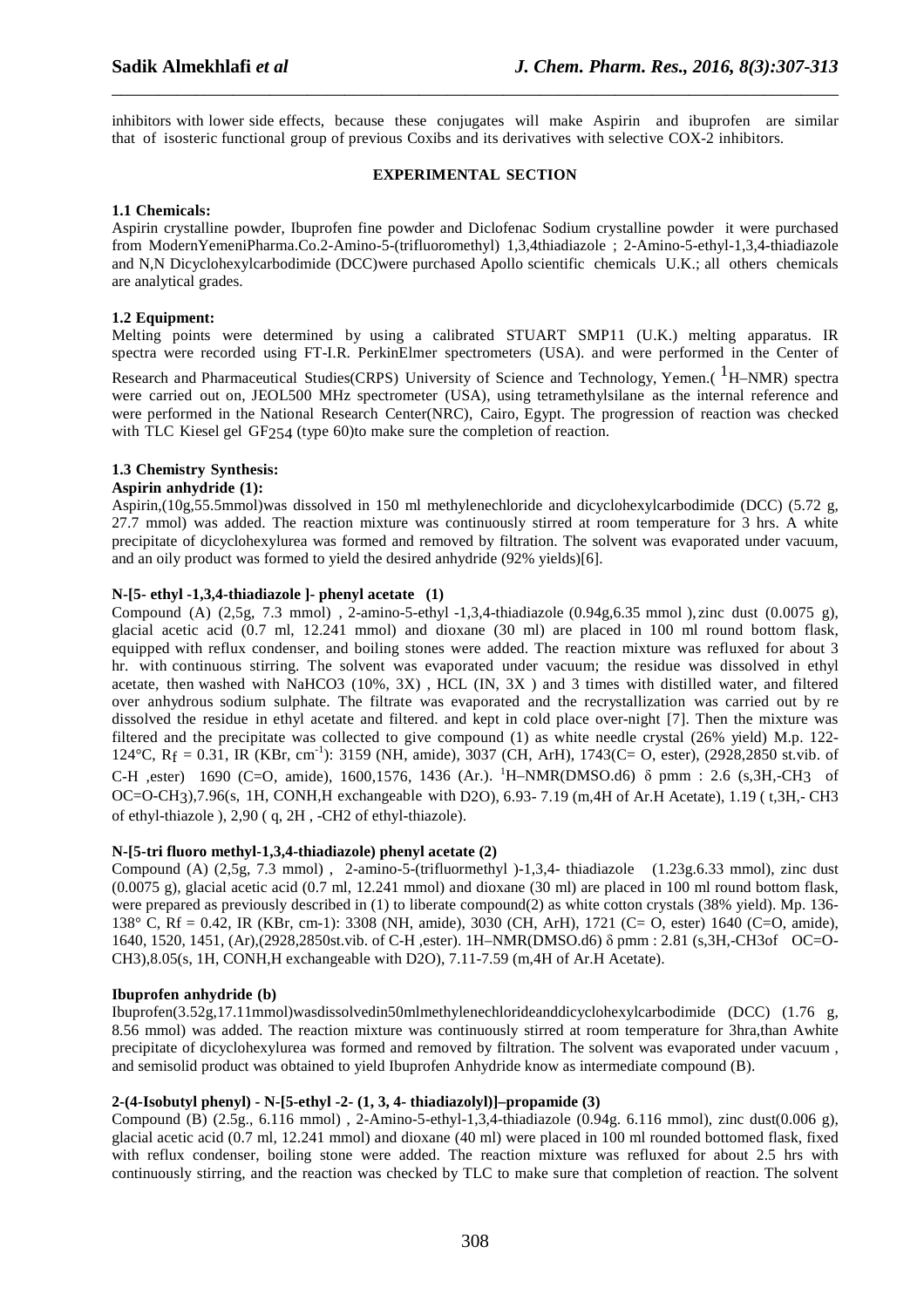was evaporated under vacuum, and residue was dissolved in ethyl acetate, then the reaction mixture was washed, with NaHCO3 (10%) 3 times, HCL (1N) 3 times, and 3 times with distilled water, using (20ml), filtered over anhydrous sodium sulphate. The filtrate was evaporated and the residue was re-dissolved in ethyl acetate and filtered. The recrystallization was carried out by adding petroleum ether (60-80 C0) on the filtrate until turbidity occurred and kept in cold place over night. Then the mixture was filtered while it is cold and the crystals was collected to produce compound (1) in 57.35% yield as white needle crystals[8, 9]. (46 % yield), Mp. 193-195°C. Rf = 0. 29 IR, (KBr, Cm-1) 3271 (NH, amide), 1650, 1600, 1552, 1489 (C=C, Ar), 1699 ((-NH-C=O, carbonyl). 2927 and 2870(-C2H5 aliphatic chain).

\_\_\_\_\_\_\_\_\_\_\_\_\_\_\_\_\_\_\_\_\_\_\_\_\_\_\_\_\_\_\_\_\_\_\_\_\_\_\_\_\_\_\_\_\_\_\_\_\_\_\_\_\_\_\_\_\_\_\_\_\_\_\_\_\_\_\_\_\_\_\_\_\_\_\_\_\_\_

1H – NMR (DMSO.d6) δ ppm: 7.06(2H, d, at 2`&6` positions, Ar),7.42(2H, d, at 3`&5` positions, Ar), 7.93 (s,1H, CONH, H exchangeable with D2O), 0.84 (6H,CH, iso-but), 1.8 (1H, CH3iso-but) , 1.45 (3H, CH, Prop.) 3.98 (1H CH3,Prop.), 2.2 (s, 3H, COCH3) 1.19 ( t,3H,- CH3 of ethyl thiadiazole ), 2,90 ( q, 2H , -CH2 of ethyl- thiadiazole).

## **2-(4-Isobutyl phenyl) - N-[5-trifluoromethyl -2-(1, 3, 4- thiadiazolyl)]–propamid (4)**

Compound (B)  $(2.5 \text{ g}, 6.35 \text{ mmol})$ , 2-amino-5-(trifluormethyl )-1,3,4- thiadiazole  $(1.23 \text{ g}, 6.35 \text{ mmol})$ , zinc dust(0.006 g), glacial acetic acid (0.61 ml, 10.67mmol ), dioxane (40 ml) were placed in 100 ml round bottom flask, were prepared as previously described in (2) to generate compound (4) as a White fine crystal (43 % yield). Mp. 185-187. °C, Rf = 0.12, IR, (KBr, Cm-1) 3326 (NH, amide), 1699 (-NH-C=O, carbonyl). 1450, 1550, 1600, 1626 (C=C, Ar). 1H – NMR (DMSO.d6) δ pmm: 7.15(2H, d, at 2&6 positions, Ar),7.25(2H, d, at 3`&5` positions, Ar), 7.29 (s,1H, CONH, H exchangeable with D2O), 0.77 (6H,CH, iso-but), 1.73 (1H, CH3iso-but) , 1.375 (3H, CH, Prop.) 3.98 (1H, CH3,Prop.), 2.2 (s, 3H, COCH3).

### **2. Pharmacology**

### 2.2 Animals:

The adult male albino rats weighing  $200 \pm 20$ , supplied by the animal house of the pharmacy college, university of Sana'a were used in this study. Animals were kept under standardized conditions (12 light-12 dark cycle) for 5 days for acclimatization, they were supplied with feed and water. Rats were brought 3 hour before performing the experiment to the laboratory, they were divided into 6 groups(for anti-inflammatory activity test) and 7 groups (for ulcerogenic index test) each group of 5 rat, All the animal experiments were performed by following the approval of study protocols by the Research Animals Ethics Committee, UST( MECA No. 2016/1), the doses of standards and prepared compounds have to be calculated in equimolecular dose of Indomethacin to rat its weight 400mg  $=0.051*50$  mg [10].

# **2.2 Experimental Design:**

### **2.2.1 Anti-inflammatory Activity Teste:**

### Ovalbumin Paw Edema Method:

Animals are divided into six groups (n= 5) starved overnight with water ad libitum prior to the day of experiment. The control group were treated intraperitoneally with 0.2ml of vehicle only(DMSO),other animals groups were treated I.P with tested agents $(1,2,3,$  and 4) with  $(2.01, 2.246, 2.151,$  and  $2.422$  mg.  $/0.4$  kg. ) respectively, and the other group were injected I.P with standard Diclofenac sodium in dose (2.16 mg/0.4 kg.) .Then ,one hour after dosing, the animals are challenged by a subcutaneous injection of 0.1ml of Ovalbumin [11] into the subplantar side of the left hind paw. The animals were anaesthetized with Chloroform , at2 hours after challenge then paw is cute, its weight is measured compared with right one. The weight difference value between two paws was obtained by subtracting right paw from left paw and the average weight (mean) are calculated and evaluated statistically. The percentage of inhibition of edema comparative with the treated compounds were calculated and for control, Diclofenac , and tested compounds 1,2,3 and 4 respectively.

Calculations (Paw Edema and % edema inhibition)

- Paw edema weight was calculated by using the following formula:-  $W.D. = WR - WL$ Where: WD= weight difference of edema between right and left hind paw WR= weight of edema of right hind paw WL= weight of edema of left hind paw

### **2.2.2 Ulcerogenic Index screening:**

Determination of the gastric side effects was done by detection of possible ulcero-genic activity for compounds(1,1,3, and 4) that exhibited marked anti-inflammatory activity compared with Indomethacin and Celecoxib. Animals were divided into seven groups (n=5),they were fasted 20 hrs before drug administration .The synthesized agents (1,2,3, and 4 compounds), Celecoxib and indomethacin were given orally in a doses of (2.01, 2.246, 2.15, 2.422, 2.59, and 2.55 mg/400gbody weight)respectively and they dissolved in propylene glycol. The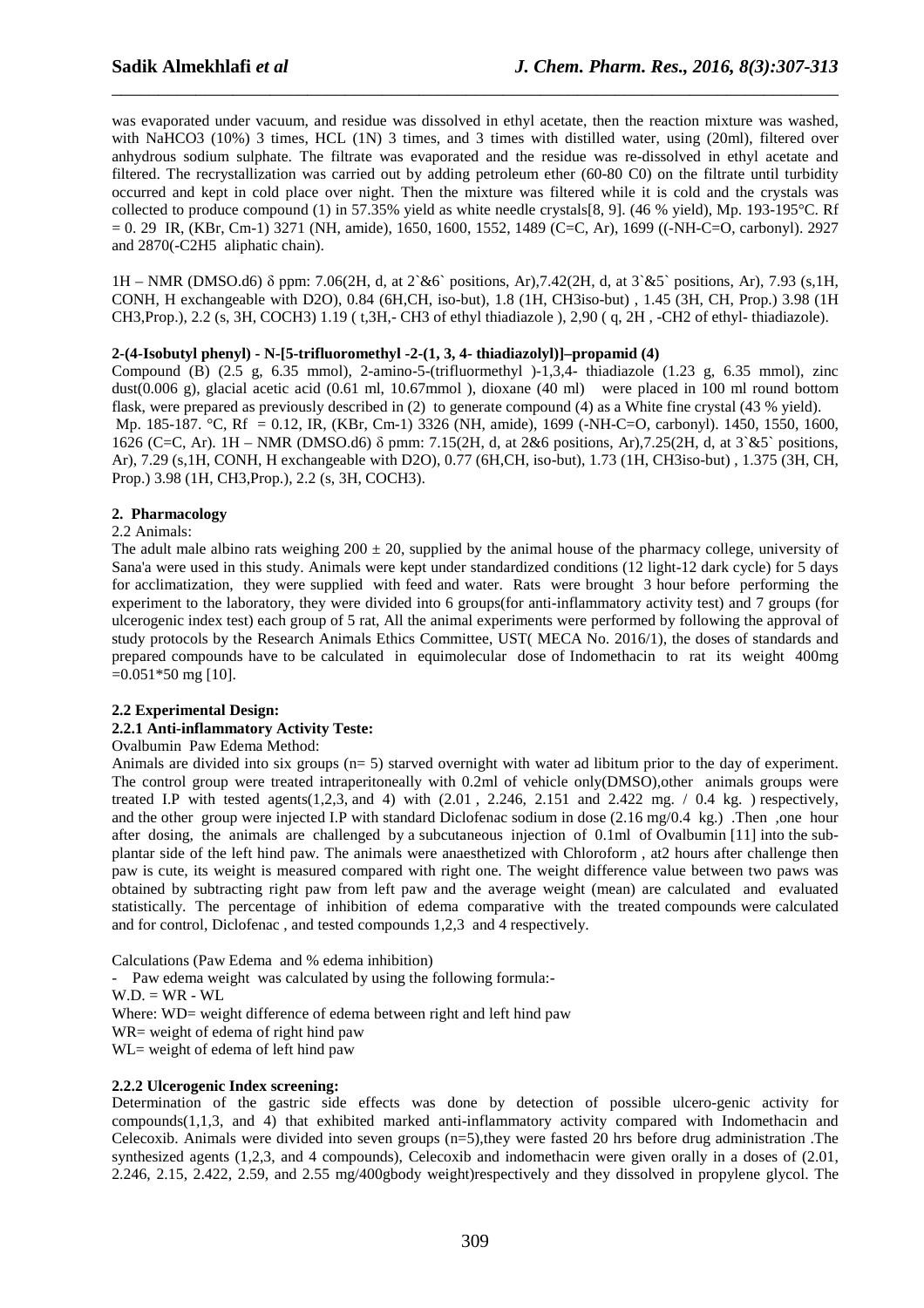control group received vehicle only (propylene glycol). After that animals were fasted for 2hrs,allowed to feed for 2 hrs, then fasted for another 20 hrs. and given another two doses in the second and third days .In the fourth day, animals were anaesthetized with ether, sacrificed, the stomach removed, opened along with the greater curvature and rinsed with0.9% saline .The number of mucosal damage (red spots)were counted using magnifying lens and their ulcero-genic severity was graded by mean from 0 (no lesion) to 4 (exceptional sever lesion) [12]. Score assignment; Zero = for normal (no injury), 1 = latent small red spot, 2 = wide red spot, 3 = slight injury, and 4 = sever injury.

\_\_\_\_\_\_\_\_\_\_\_\_\_\_\_\_\_\_\_\_\_\_\_\_\_\_\_\_\_\_\_\_\_\_\_\_\_\_\_\_\_\_\_\_\_\_\_\_\_\_\_\_\_\_\_\_\_\_\_\_\_\_\_\_\_\_\_\_\_\_\_\_\_\_\_\_\_\_

- 1- % incidence/10 = (no. of animals showing ulcer divided by total no. of animals in the group  $*100$ ) / 10.
- 2-Average number of ulcer = no. of ulcers in the group/ total no. of animals in the group.
- 3-Average severity = sum (each ulcer  $*$  score of severity) / no. of ulcers.
- 4- Ulcer index = the sum of  $(1+2+3)$ .

#### **2.2.3 Statistical Method:**

Statistical processing of the result by using the test of analysis of variance (ANOVA test) to show the differences among all groups if it is present, the highly significance is considerable, in which ( $p < 0.01$ ). To conform that the result obtained by ANOVA test using T-test ,in which highly significance if  $(p < 0.01)$ .

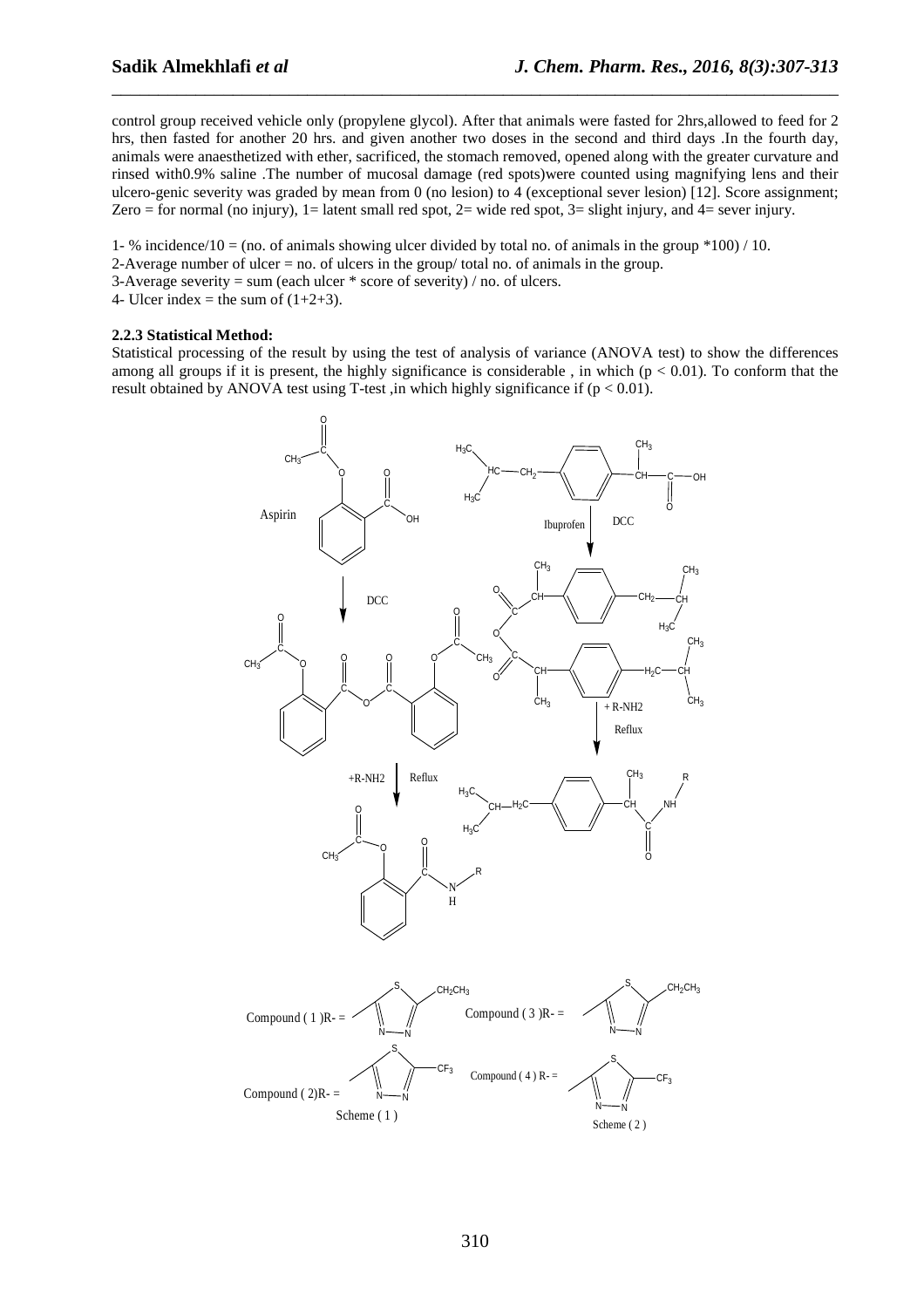# **RESULTS AND DISCUSSION**

\_\_\_\_\_\_\_\_\_\_\_\_\_\_\_\_\_\_\_\_\_\_\_\_\_\_\_\_\_\_\_\_\_\_\_\_\_\_\_\_\_\_\_\_\_\_\_\_\_\_\_\_\_\_\_\_\_\_\_\_\_\_\_\_\_\_\_\_\_\_\_\_\_\_\_\_\_\_

### **3.1 Chemistry:**

The synthetic pathway to give the target compounds [1,2,3,4]was carried out according to Scheme-1.

In order to prepare the key intermediates(compound A) of Aspirine and (compound B) of ketoprofen, the carboxyl group react with DCC as showed in Scheme-1 to liberate very good reactive anhydride intermediate compound (A) and compound (B),these intermediates have a good characteristics like carbonyl carbon with electron deficiency which increased with zinc dust (catalyst). The Coupling of the key intermediates A and B with amino group of heterocyclic compounds. This procedure is analogous to that reported by Vogel for preparation of amide

linkage[13].The acylation of anhydride with amino group of heterocyclic compounds were faster than the using of obnoxious acylchloride. The presence of zinc dust as catalyst to accelerate the reaction. This reaction is an example of nucleophilic reaction in which the nucleophile (–NH2) is added to carbonyl carbon of anhydride in slightly acidic media (by adding glacial acetic acid) and presence of zinc as catalyst.

### **3.2 Pharmacology:**

The anti-inflammatory effect of the target compounds (1,2, 3, and4) compared with reference agent were studied on adult male guinea pigs, since these animals are sensitive for induction of inflammation, well responded to antiinflammatory agents, easily handled, and available[14]. Figures 1&2showed comparison among control, references and tested compounds as percent of inhibition edema, and the ulcer index .

The inhibition percent of edema of tested compounds 1,2, 3, and 4was 46 %, 40.9 %,45%, and 44% respectively. Compared with diclofenac as reference agent and its inhibition percent was 41. As shown in fig.1 all tested compounds showed good anti-inflammatory activity. However,compound3 showed maximum anti-inflammatory activity followed by compound1,this effect might due to the attributing of conjugate heterocyclic rings 2-amino-5 ethyl-1,3,4-thiadiazole and 2-amino-5-methylthio-1,3,4-thiadiazoleto the parent agent aspirin and ibuprofen.

These heterocyclic rings might incorporated into the side pocket of COX-2 enzyme ,so, achieved a good antiinflammatory activity toward COX-2 inhibition with less GIT side effect<sup>[15]</sup>.



**Figure 2: Graphic display of % Inhibition of edema of control, Diclofenac Na, compound 1,2, 3, and 4** 

The ulcero-genic potential of tested compounds1,2, 3, and 4 were evaluated through acute ulcero-genicity study in which the number of mucosal damage (red spots) were counted using magnifying lens and their ulcero-genicity was scored by mean from 0 (no lesion) to 4 (exceptional sever lesion) then the ulcer index was calculated . Indomethacin showed the highest index (17) while celecoxib showed the least index (6). The ulcer indexes of the tested compounds 1, 2, 3, and 4 were 5.6, 10, 5.8, and 8.3 respectively as showed in fig.2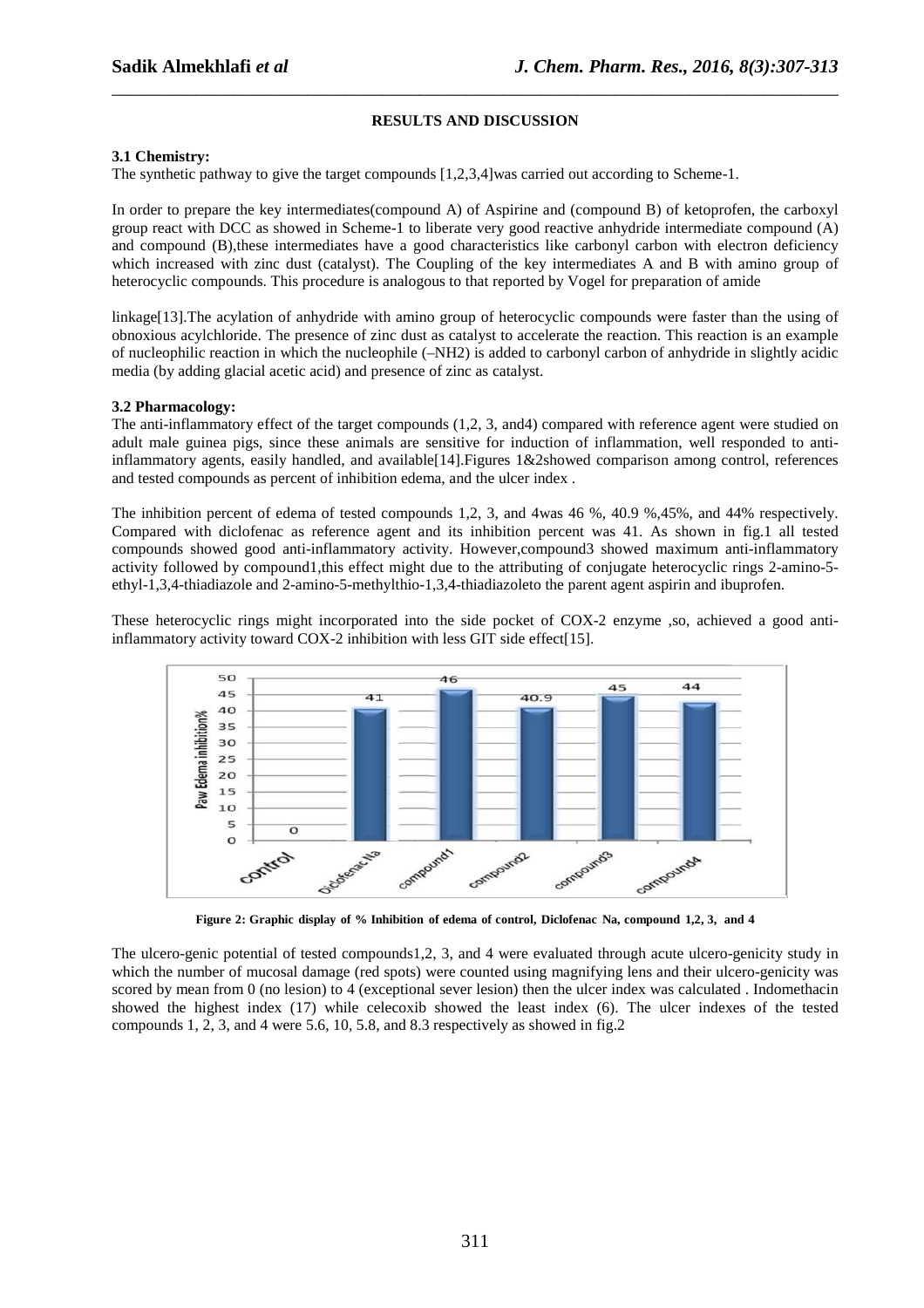

\_\_\_\_\_\_\_\_\_\_\_\_\_\_\_\_\_\_\_\_\_\_\_\_\_\_\_\_\_\_\_\_\_\_\_\_\_\_\_\_\_\_\_\_\_\_\_\_\_\_\_\_\_\_\_\_\_\_\_\_\_\_\_\_\_\_\_\_\_\_\_\_\_\_\_\_\_\_

**Figure 2: Graphic display of the ulcer index for control, indomethacin, Celecoxib, compounds 1,2,3 and 4**

The ultimate goal of any newly synthesized non-steroidal anti-inflammatory drugs is the achievement of adequate therapeutic effect with least possible side effect. It is well established that most of therapeutically desirable effect of anti-inflammatory drugs is attributed to the inhibition of COX-2 enzyme to the inflammatory prostaglandin synthesis. On the contrary inhibition of COX-1 enzyme may be responsible for undesirable side effect namely ulceration and nephrotoxicity. The NSAIDs such as indomethacin are non-selective, COX-1 and COX-2 inhibitor. They cause GI side effect while highly selectiveCOX-2 inhibitors such as Rofecoxib has a least GI side effect[16] Indomethacin showed profound ulcero-genic effect while Rofecoxib showed mild toxic effect on the gastric mucosa. this confirmed the gastric ulceration due to the inhibition ofCOX-1 enzyme [17].Compound3 showed maximal therapeutic anti-inflammatory with less ulcero-genic effect, while compound2 showed least ulcer index, these effects may be due to the presence of specific moieties (heterocyclic ring with 5- methyl or 5- methylthio in addition to carboxamide group that involved in synthesized compounds 1,2,3,4 ).These functional groups may be responsible for COX-2 inhibition as in Meloxicam [18].

### **CONCLUSION**

The conversion of carboxylic acid group of aspirin and ibuprofen to corboxamide group by conjugating the selected moiety of heterocyclic produce new non-steroidal anti-inflammatory agents with expected selectivity toward COX- 2 inhibition and hence less gastric irritation. Preliminary evaluation has been found that compound 1 showed maximal therapeutic anti-inflammatory action with little gastric effects, and compound 3 showed good anti-inflammatory activity with lowest ulcer index.

#### **Acknowledgment**

The authors are thankful to Dr. Sama Alahgbari, M. Alabasi, A. Ghazi and CRPS at college of pharmacy for providing facilities to carry out the research work.

#### **REFERENCES**

- [1]. Scheiman JM. *Rev. Gastroenterol. Disord*. **2005**; 5 Suppl 2: S39–S49
- [2]. Derle DV, Gujar KN, and Sagar BSH. *Indian J. Pharm. Sci*. **2006**; 68(4): 409-414.
- [3]. Jones R, Rubin G, Berenbaum F, and Scheiman J. *Am. J. Med*. **2008**; 121(6): 446-474
- [4]. Qandil AM. *Int. J. Mol. Sci*. **2012**; 13(12): 17244-17274
- [5]. Douthwaite A. H., Lintott G. A. M., *The Lancet*, **1938**, 2, 1222-1225..
- [6] Banerjee P. K ;Amidon, G. L. *Pharm. Sci. j*. ,**1981**, 70; 1299-1303.

[7] AlMekhlafi S., Alkadi H. and El-Sayed M.K.*Journal of Chemical and Pharmaceutical Research*, **2015**,  $7(2):503-510$ .